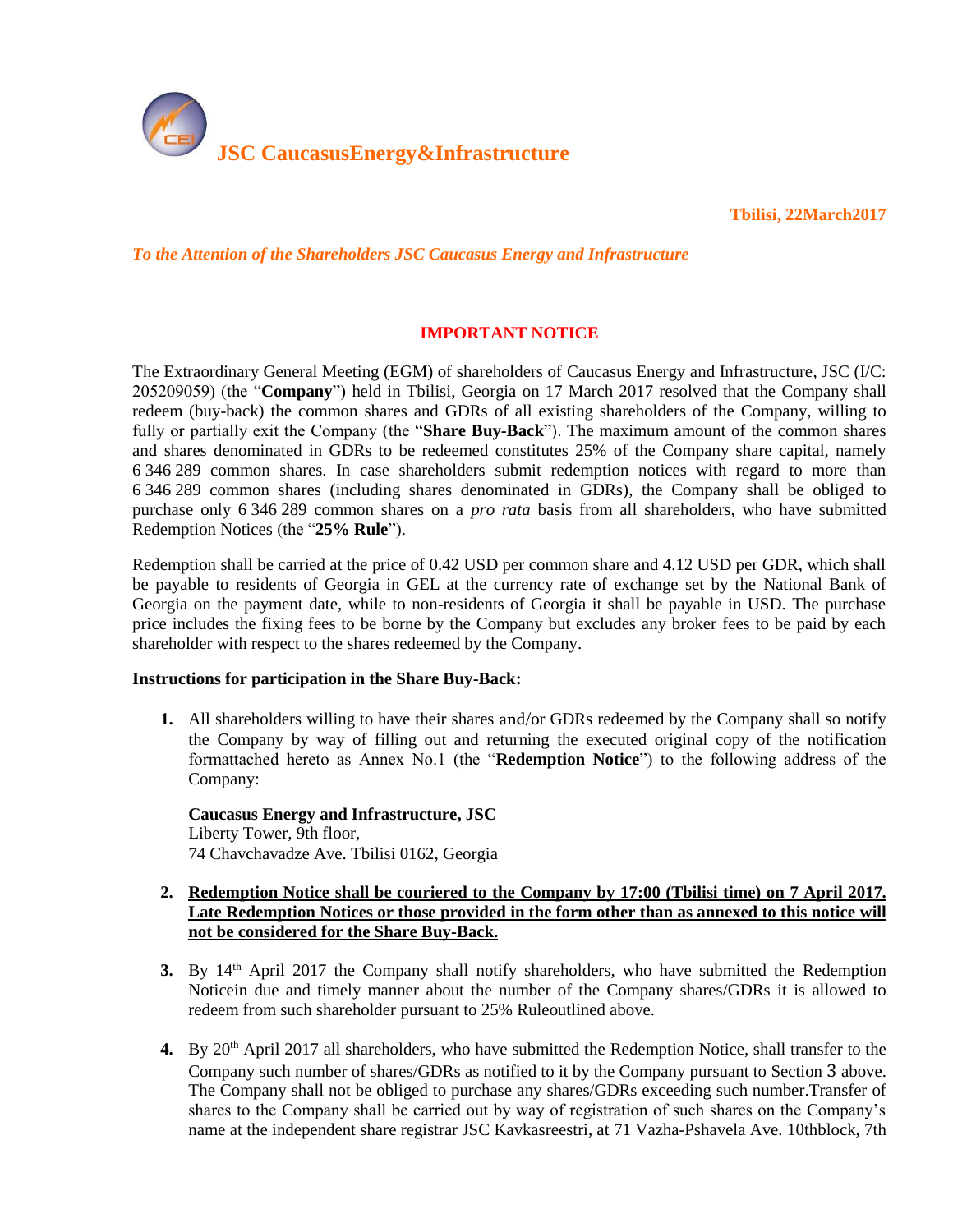floor, Tbilisi, 0186, Georgia; while transfer of GDRs to the Company will be made by way of registration of the GDRs in the name of the Company with the Bank of New York.

5. By 30<sup>th</sup> April 2017 the Company shall pay the purchase price to each of the shareholder, who have transferred its shares/GDRs within the Share Buy-Back procedure as per Section [4](#page-0-1) above.

\*\*\*

**Caucasus Energy andInfrastructure**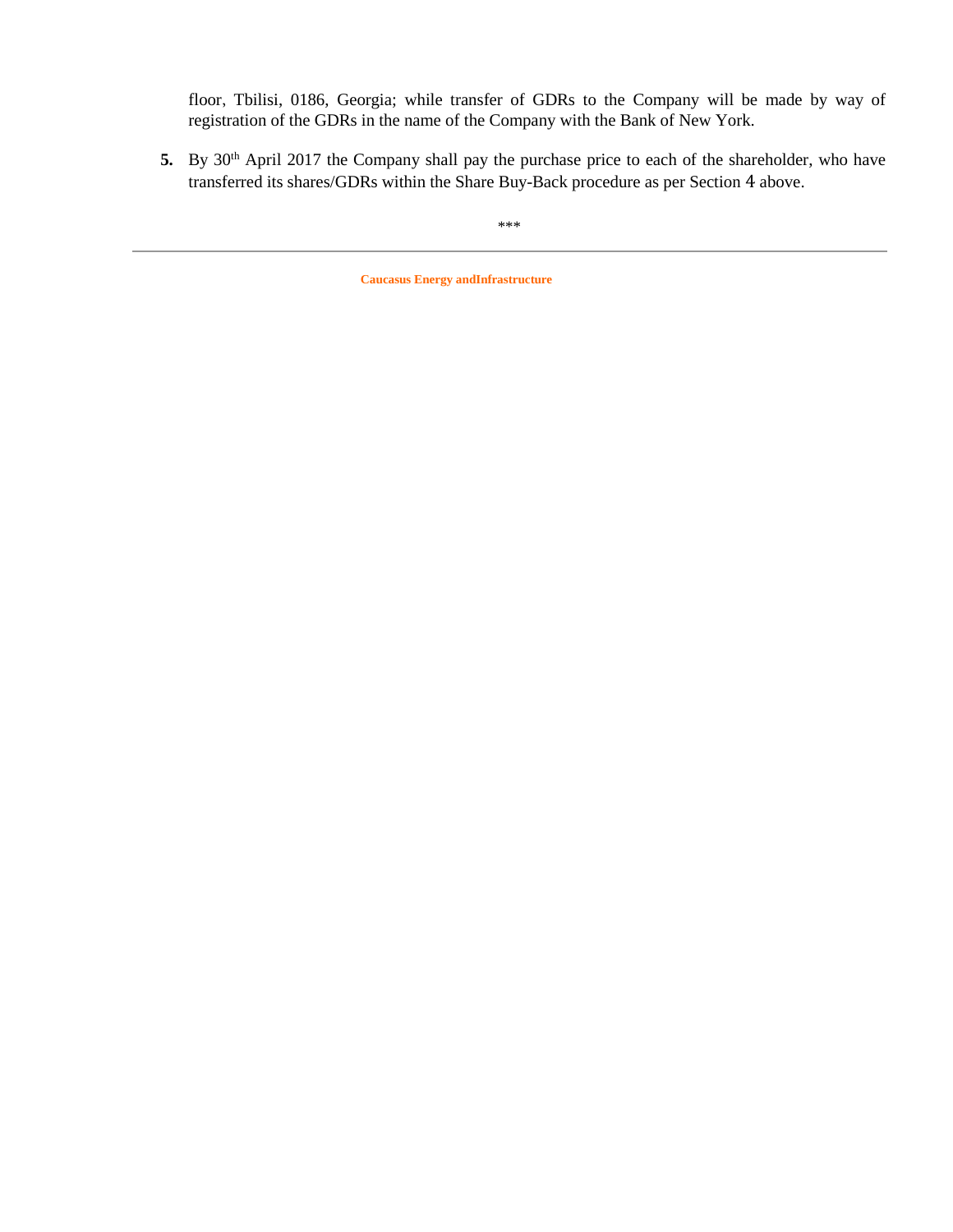## **Annex No.1**

#### **REDEMPTION NOTICE FORM**

#### To: **Caucasus Energy and Infrastructure, JSC**

Liberty Tower, 9th floor, 74 Chavchavadze Ave. Tbilisi 0162, Georgia Attention: Tamaz Mikadze, Director Telephone: +995599 529529

Date: April 2017

Dear Mr. Mikadze,

I/We, \_\_\_\_\_\_\_\_\_\_\_\_\_\_\_\_\_\_\_\_\_\_\_\_\_\_\_\_\_\_\_\_\_\_\_\_\_\_\_\_\_\_\_\_\_\_\_\_\_\_\_\_\_\_\_\_\_\_ being the shareholder of Caucasus Energy and Infrastructure, JSC (I/C: 205209059) (the "**Company**"), hereby express my/our consent to participation in the Share Buy-Back with the terms and conditions as approved by the Extraordinary General Meeting of Shareholders of the Company held on 17 March 2017 and further specified in your notice of 22 March 2017.

I/We understand that

- the maximum amount of the common shares and shares denominated in GDRs to be redeemed constitutes 25% of the Company share capital, namely 6 346 289 common shares. In case shareholders submit redemption notices with regard to more than 6 346 289 common shares (including shares denominated in GDRs), the Company shall be obliged to purchase only 6 346 289 common shares on a *pro rata* basis from all shareholders, who have submitted Redemption Notices; and
- $\bullet$  the redemption shall be carried at the price of 0.42 USD per common share and 4.12 USD per GDR, which shall be payable to residents of Georgia in GEL at the currency rate of exchange set by the National Bank of Georgia on the payment date, while to non-residents of Georgia it shall be payable in USD. The purchase price includes the fixing fees to be borne by the Company but excludes any broker fees to be paid by each shareholder with respect to the shares redeemed by the Company.

Subject to the above, I/We ask the Company to redeem within the Share Buy-Back process:

**1.** \_\_\_\_\_\_\_\_\_\_\_\_\_\_\_\_\_\_\_\_\_\_\_\_\_\_\_\_\_\_\_\_\_\_\_\_ ordinary shares of the Company

**2.** \_\_\_\_\_\_\_\_\_\_\_\_\_\_\_\_\_\_\_\_\_\_\_\_\_\_\_\_\_\_\_\_\_\_\_\_ GDRs of the Company

\_\_\_\_\_\_\_\_\_\_\_\_\_\_\_\_\_\_\_\_\_\_\_\_\_\_\_\_\_\_\_\_\_\_

I/We shall transfer to the Company such number of shares/GDRs as notified by the Company to me/us by 14 April 2017 via email at the following email address: